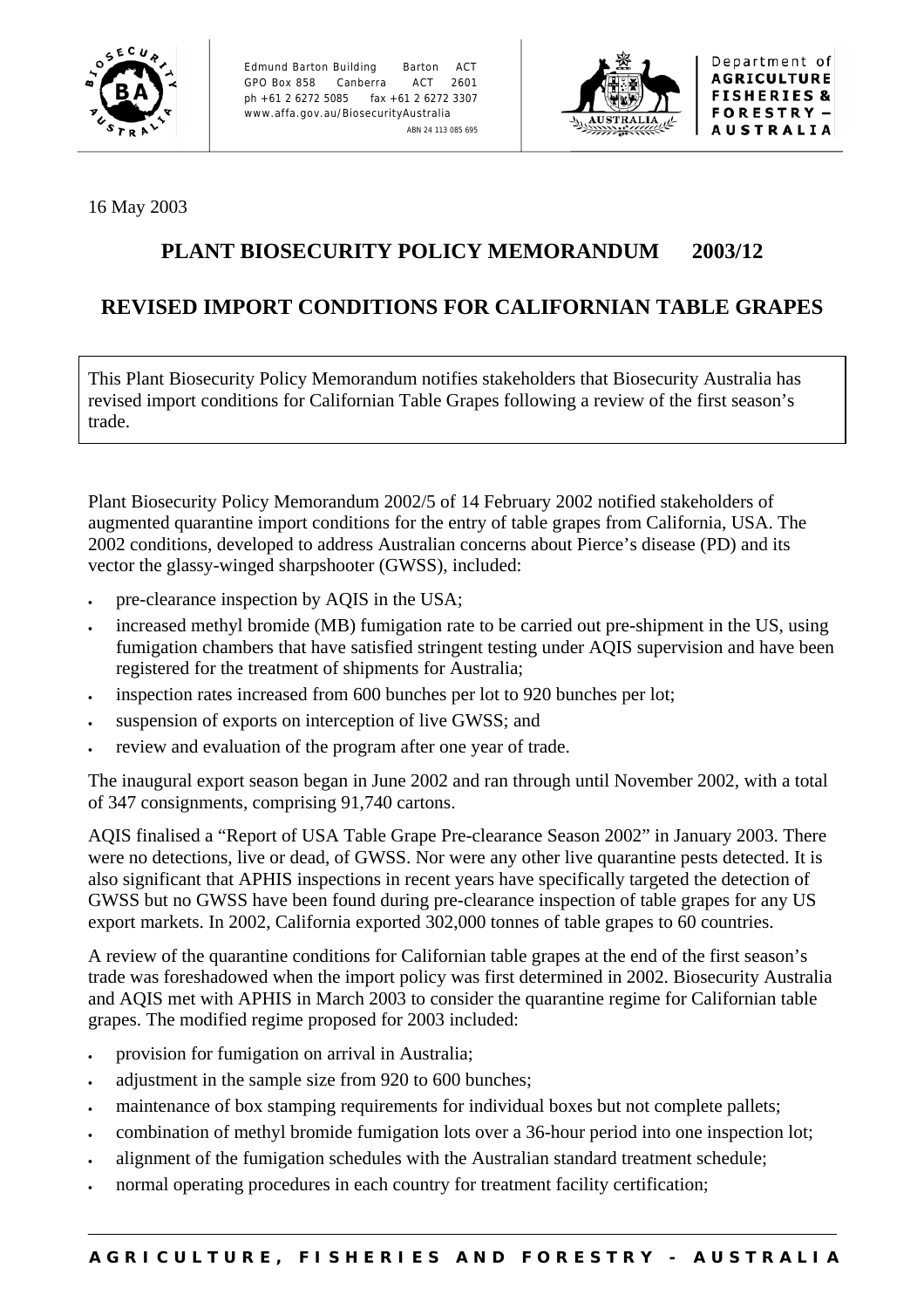- requirement for initial gas concentration reading for first commercial treatment for new treatment facilities in California; and
- suspension of exports on interception of live GWSS.

Biosecurity Australia has sought technical comment from stakeholders with regard to the proposed changes to import conditions for table grapes from California. Key stakeholder comments, with Biosecurity Australia's responses, are summarised in Attachment 1.

The changes to import conditions will be implemented for the coming season. Biosecurity Australia and AQIS, in consultation with APHIS, have incorporated the agreed changes into a revised preclearance work plan that will be available on the AQIS Import Conditions database (www.aqis.gov.au/icon) for the coming export season. The work plan includes quarantine security arrangements for on arrival fumigation of Californian table grapes.

Biosecurity Australia would like to thank all stakeholders for their involvement in finalising this review. If you have any queries please contact me.

Brian Stynes General Manager Plant Biosecurity

> Contact: Brian Stynes Telephone no: 02 6272 4042 Facsimile no: 02 6272 3307 E-mail: brian.stynes@affa.gov.au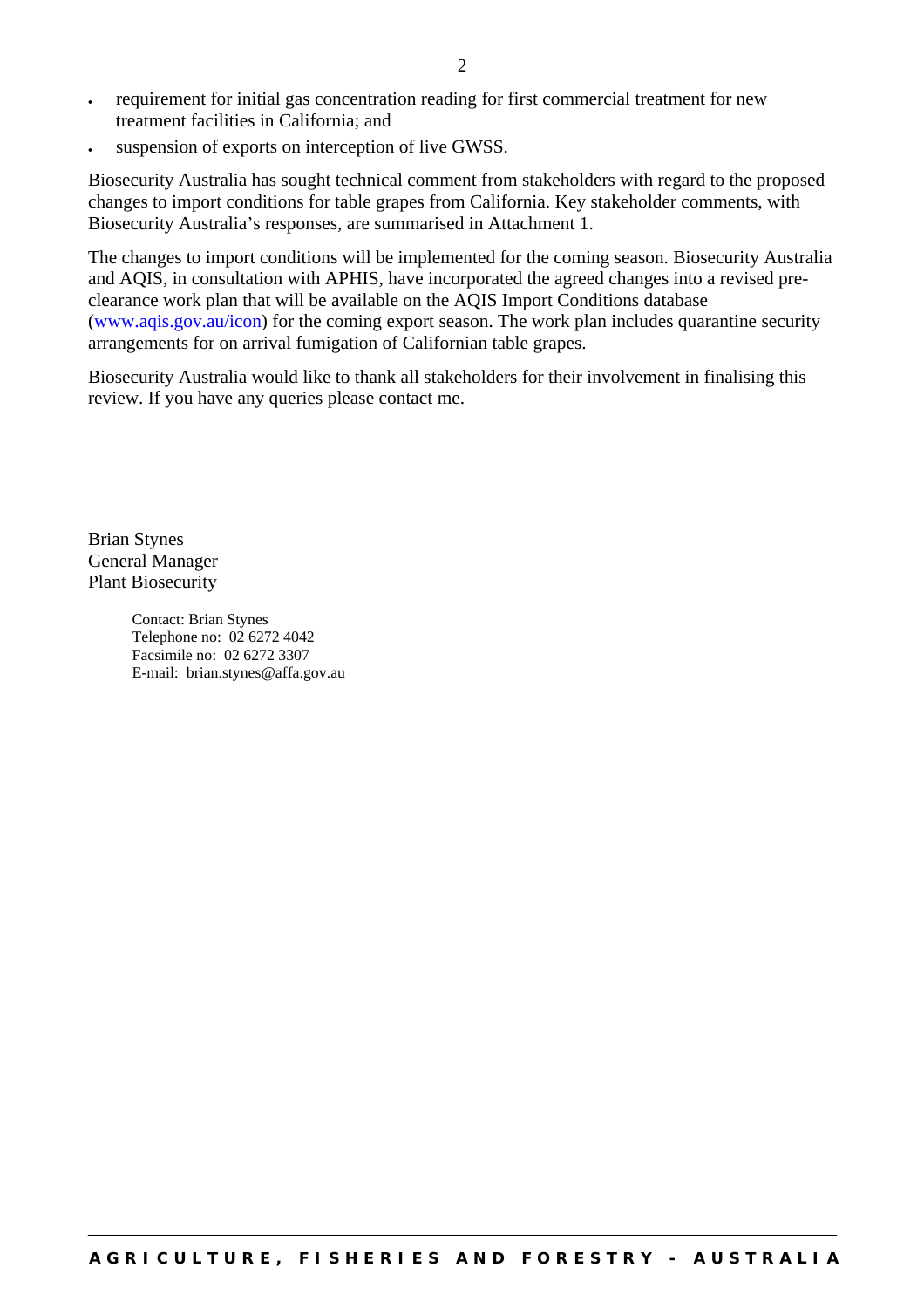## **Paraphrased summary of the comments and responses to proposed changes to import conditions for Californian table grapes**

|              | Stakeholder comment                                                                                                                                                                                                                                                                                   | <b>Biosecurity Australia response</b>                                                                                                                                                                                                                                                                                                                                                                                                                                                                                                                                                                                                                                                                                                                                                                                                                                                                                                                                                                                                                                                                                                                                                                                                                                               |
|--------------|-------------------------------------------------------------------------------------------------------------------------------------------------------------------------------------------------------------------------------------------------------------------------------------------------------|-------------------------------------------------------------------------------------------------------------------------------------------------------------------------------------------------------------------------------------------------------------------------------------------------------------------------------------------------------------------------------------------------------------------------------------------------------------------------------------------------------------------------------------------------------------------------------------------------------------------------------------------------------------------------------------------------------------------------------------------------------------------------------------------------------------------------------------------------------------------------------------------------------------------------------------------------------------------------------------------------------------------------------------------------------------------------------------------------------------------------------------------------------------------------------------------------------------------------------------------------------------------------------------|
| $\mathbf{1}$ | Californian table grapes still<br>constitute a high-risk pathway<br>for GWSS and the lack of any<br>live or dead interceptions for<br>only one season of trade should<br>not translate into a lower risk<br>level.                                                                                    | There is no evidence that the GWSS is associated with the pathway of<br>commercially picked, packed and shipped Californian table grapes:<br>no interceptions of GWSS were made by AQIS last season;<br>$\bullet$<br>half the shipments came from GWSS infested areas;<br>$\bullet$<br>table grapes imported into New Zealand from California for the last six<br>$\bullet$<br>to seven years have been free of GWSS at inspection by the New<br>Zealand Ministry of Agriculture and Forestry; and<br>no GWSSs have been found by APHIS during pre-clearance inspection<br>$\bullet$<br>of hundreds of thousands of tonnes of Californian table grapes for<br>export to third countries.<br>Importantly, only table grapes that have been inspected and pre-cleared by<br>AQIS in California as being free from live quarantine pests, including<br>GWSS, will be eligible for shipment to Australia for on arrival fumigation.<br>The detection of a live GWSS during a pre-clearance inspection will result<br>in the suspension of all exports until the problem is investigated. If a dead<br>GWSS is found during a pre-clearance inspection, then an investigation<br>will be conducted by AQIS and APHIS to evaluate the relationship of<br>GWSS to the table grape pathway. |
| 2            | Concern that on arrival<br>fumigation may allow the<br>escape of insects that might<br>survive shipment.                                                                                                                                                                                              | The Australian standard methyl bromide fumigation schedule is used to<br>treat imports for a range of quarantine pests, including other hosts of<br>GWSS from California (cherry and citrus fruit).<br>Only table grapes that have been inspected and pre-cleared by AQIS in<br>California as being free from live quarantine pests, including GWSS, will<br>be eligible for shipment to Australia for on arrival fumigation.<br>AQIS will only allow on arrival fumigation of Californian table grapes<br>under a secure quarantine regime;<br>Two types can be used, fumigation chambers and fixed tent facilities<br>inside quarantine approved premises (QAPs);<br>As available fumigation chambers are small and located at some<br>$\bullet$<br>distance from the points of entry for table grapes, it is expected that<br>fixed tent facilities inside QAPs will be the preferred fumigation<br>facilities for the 2003 season;<br>Fixed tent facilities retain the desired security characteristics by<br>٠<br>allowing grapes to be unloaded from containers into secure<br>environments, brought up to temperature and then fumigated under gas<br>tight arrangements that are also insect proof and of a known volume.                                                   |
| 3            | No technical evidence has been<br>provided supporting the reduced<br>inspection regime.                                                                                                                                                                                                               | There is no evidence that the GWSS is associated with the pathway of<br>commercially picked, packed and shipped Californian table grapes – see<br>BA response to Stakeholder comment 1.<br>There is no scientific justification for maintaining a level of inspection<br>higher than the accepted AQIS standard for fruit.                                                                                                                                                                                                                                                                                                                                                                                                                                                                                                                                                                                                                                                                                                                                                                                                                                                                                                                                                          |
| 4            | As a consignment may be<br>composed of more than one lot,<br>a method of identifying each lot<br>is required for efficient tracking.<br>It is not clear what alternatives<br>will be implemented to facilitate<br>the tracking of individual lots<br>arriving as part of a palletised<br>consignment. | AQIS/APHIS have a trace back system in place that allows identification of<br>the registered growers, the packinghouses, the methyl bromide treatment<br>facilities and the batch lots of each individual treatment.<br>The pallet card on each pallet allows trace back through the phytosanitary<br>certificate to the treatment facility. Any failure of fumigation will result in<br>the suspension of the treatment facility and rejection of fruit from all<br>growers in the inspection lot.<br>Box stamping requirements will continue for incomplete pallets.                                                                                                                                                                                                                                                                                                                                                                                                                                                                                                                                                                                                                                                                                                              |